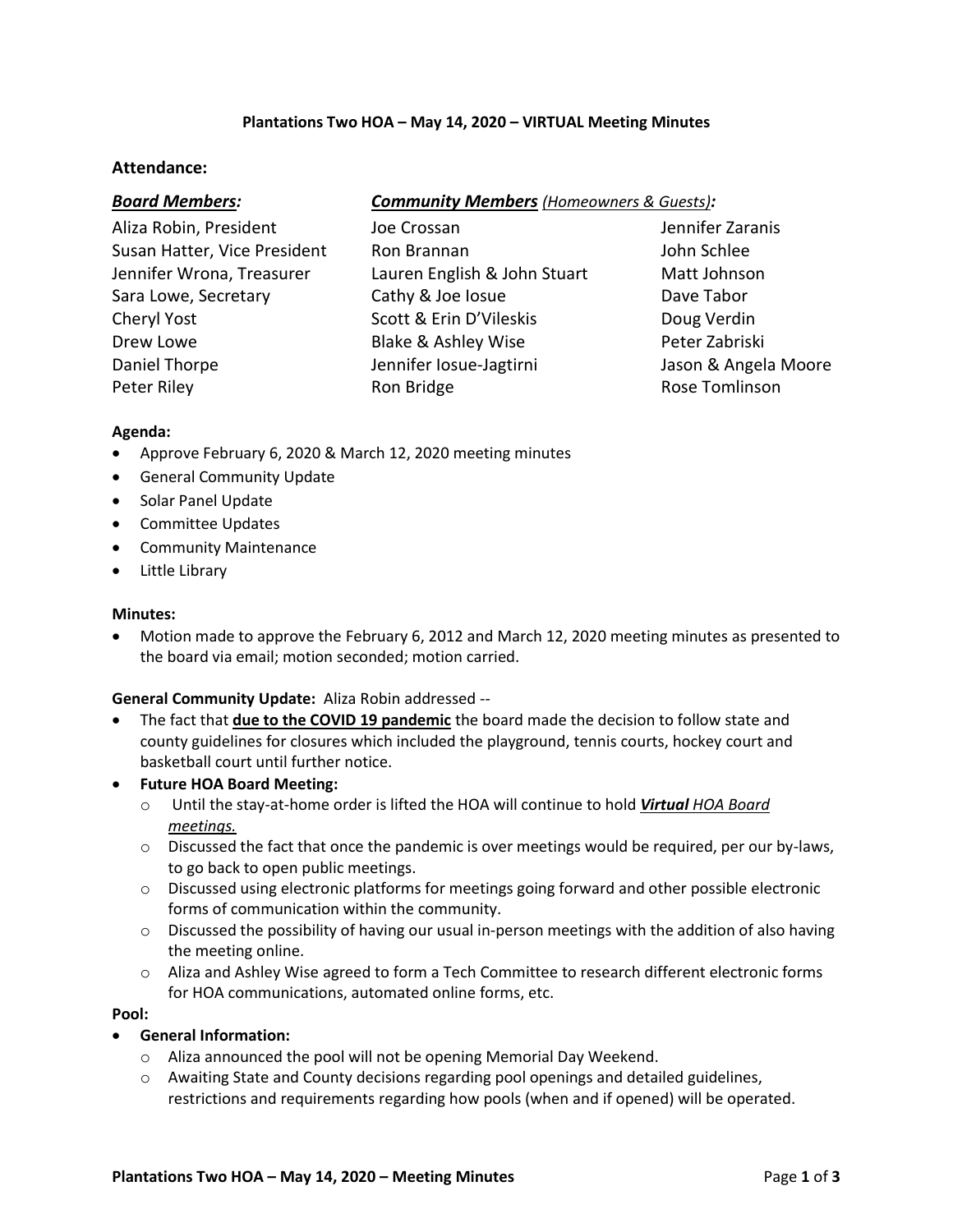- $\circ$  The Pool Committee continues to keep in constant communication with our pool management contractor, Jeff Popera, Georgetown Aquatics for up-to-date information on pool openings and possible requirements.
- o Pool Committee announced that they will have a meeting on May 18, 2020 to discuss how to handle existing and possible pool issues as information is provided by the State, County & Pool Management Company. Such as –
	- Communications to the community members and Outside Pool Members (OPM).
	- Preparing for opening the pool.
	- OPM fees and dues.

### **Pool Repairs Update:**

- $\circ$  Repairs and replacement of broken sections of the concrete pool deck have been completed.
- $\circ$  Repairs to broken sections of concrete sidewalks into the pool and around the pool parking lot have been completed.
- o Pool deck replacement crack caulking and replacement of old caulking is still pending.

### **Solar Panel Updates:**

- Aliza held a discussion regarding current research on the possible use of solar panels on the community Pool House to help offset the electrical costs involved in running and maintaining the pool house and pool equipment.
- It was noted that the pool house can only have a commercial installation with different specifications and parameters than the typical residential installations.
- Other items such as (1) Solar United Neighbors co-op membership, (2) suggested number of solar panels, (3) type of solar panels, (4) contractors, etc. were discussed by board members and community attendees.
- Scott D'Vileskis volunteered to work with Aliza on review of the potential contractors and project bids.

### **ACC:**

- Cheryl Yost reported that since the March meeting she:
	- o Completed 4 Resale Certificate and 2 Revised Resale Certificates.
	- o Processed 5 Home Improvement Requests and 4 new requests in progress.

### **Grounds:** Cheryl reported on various projects/repair:

- **Tennis Court Update --** The cracks have been verified as a warranty defect and the repair will be scheduled once the weather and ground temperatures are warm enough to use the special tennis court crack sealer and surface coating.
- **Upcoming Phase 2 Townhouse Parking Repairs –** The upcoming townhouse parking repair schedules have been completed (weather dependent) for the end of the May and beginning of June. She reported that the details are forth coming and will be sent to the townhouse owners, residents, and tenants.
- **Townhouse Resident Parking Signs –** Still working on verifying county approved language required for residential parking only signs with the possibility of towing violators.
- **Missing No Parking Signs –** Contacted 311 and completed required online ticket requesting the replacement of 3 missing no parking signs on Melrose Square. The signs are scheduled to be replaced sometime in July.